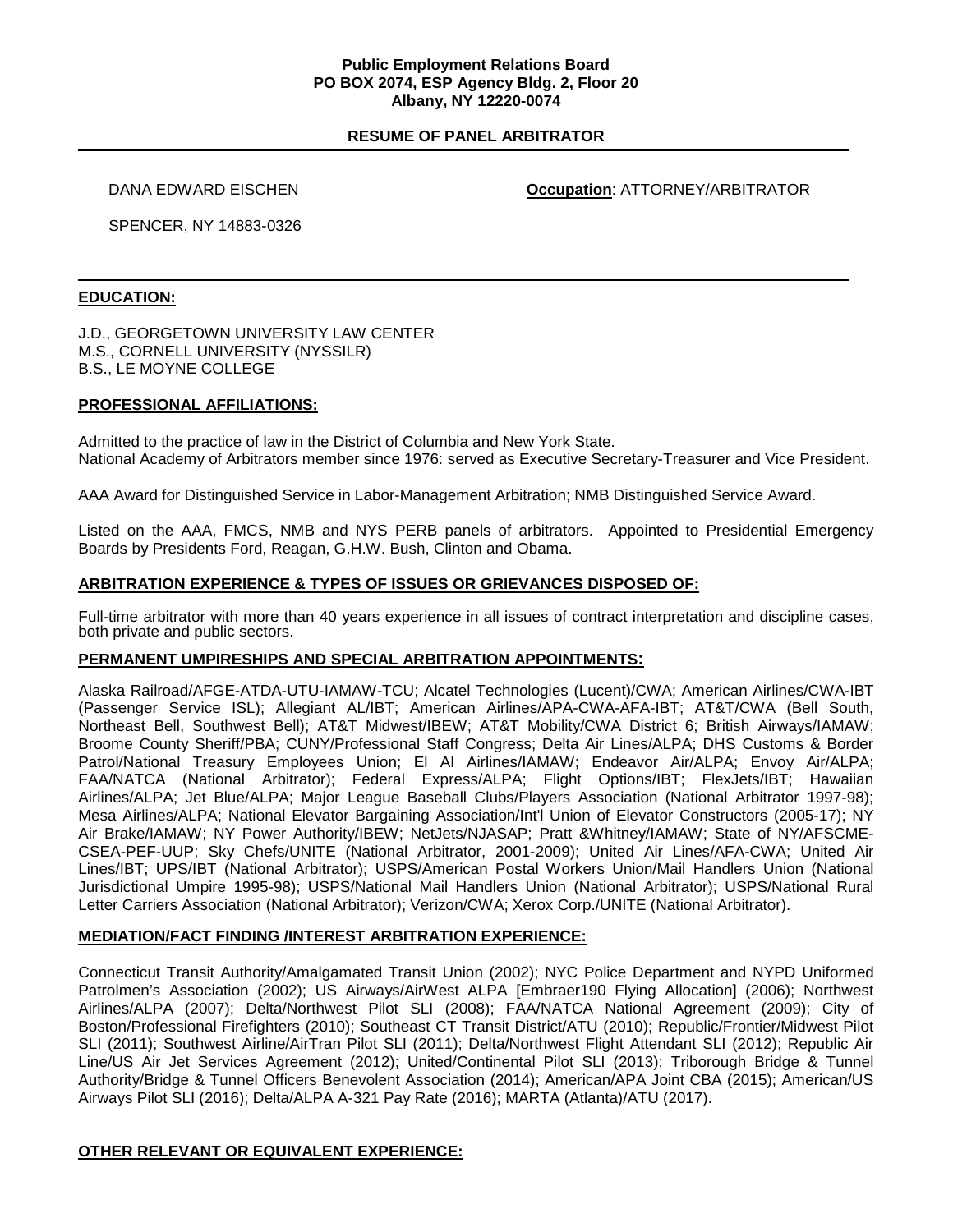Special Assistant to the Chairman, National Mediation Board Professor/Director of the Industrial Relations Institute, Le Moyne College

## **PUBLICATIONS:**

The Arbitration Hearing: Administration, Conduct and Procedures, in *Labor and Employment Arbitration* (Matthew Bender: New York, 1988, 1999);

Representation Disputes and Resolution in the Railroad and Airline Industries (GPO: Wash. D.C.,1977);

Arbitration in the Airlines Industry in *NAA Proceedings, 42nd Annual Meeting* (BNA: Wash. D.C., 1989);

Due Process in Employee and Labor Relations (BNA: Wash. D.C., 1990).

**PUBLISHED CASES**: 68 LA 858 (1977); 69 LA 1115 (1979); 72 LA 795 (1980); 74 LA 412 (1982); 75 LA 555 (1981); 100 LA 986 (1993); 101 LA 894 (1995); 102 LA 33 (1995); 106 LA 598 (1996); 108 LA 603 (1997); 114 LA 90 (2000).

**FEES:** Grievance Arbitration**: \$3,000/day**

Interest Arbitration**: \$700/hr.**

**ADJOURNMENT FEE:** One (1) day's fee (\$3,000) for each scheduled hearing day cancelled/adjourned with less than thirty (30) day notice.

Dana Edward Eischen

**SIGNED AND SUBMITTED BY ARBITRATOR EISCHEN DATED July 10, 2017**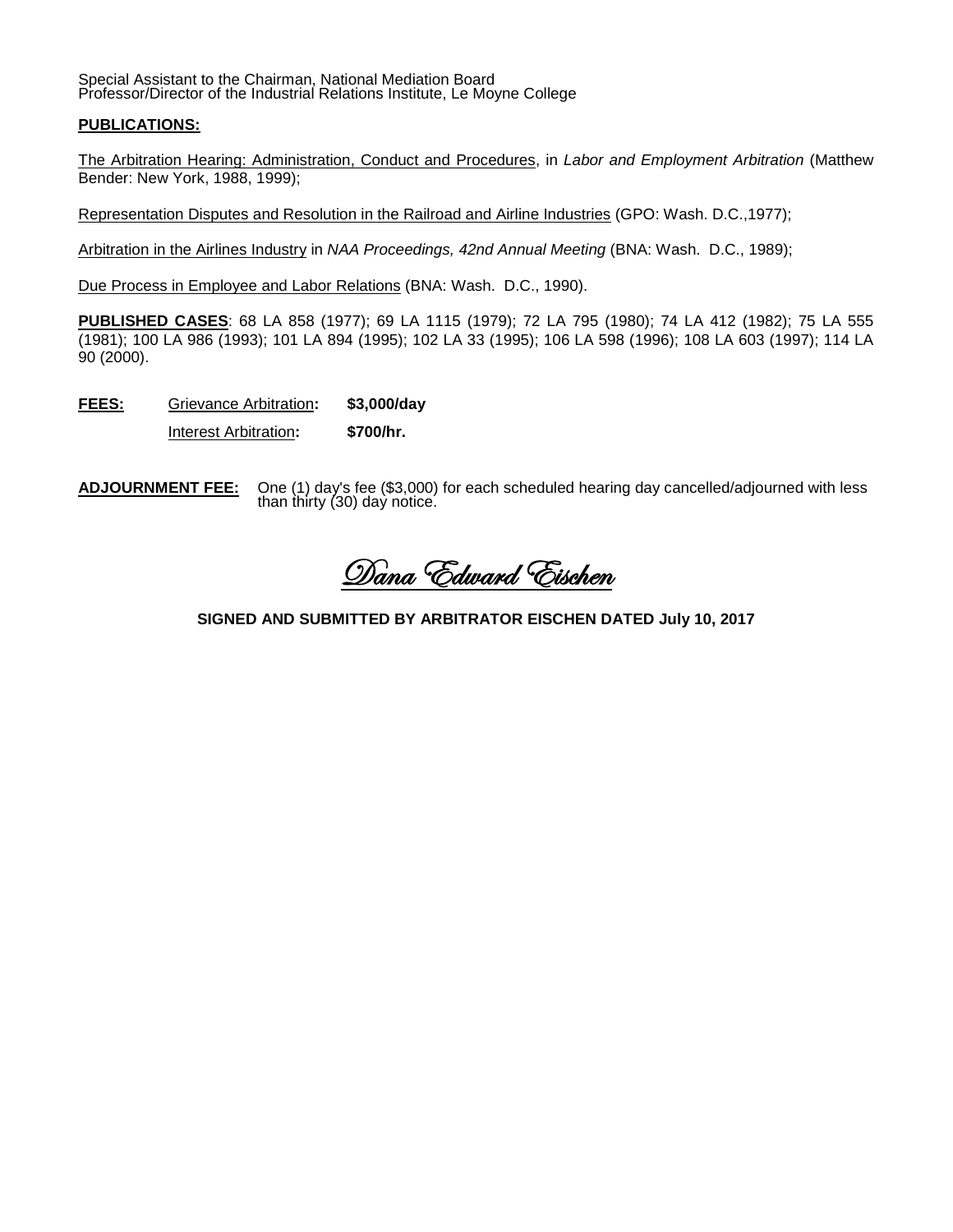## **Public Employment Relations Board PO BOX 2074, ESP Agency Bldg. 2, Floor 20 Albany, NY 12220-0074**

# **BILLING DISCLOSURE STATEMENT**

#### ARBITRATOR'S NAME: **DANA EDWARD EISCHEN**

The following is a description of my fees and expenses:

#### A) HEARING TIME.

(1) My per diem is **\$3,000** for **GRIEVANCE ARBITRATION** each day or any part thereof spent hearing a case.

(2) If a hearing day exceeds \_\_\_ hours, I charge:

\_\_\_\_\_ a second full per diem \_\_\_\_\_ a prorated per diem

**X** no additional charge **a** and  $\overline{X}$  other (describe)

(3) Additional comments: **\$700** PER HOUR for **INTEREST ARBITRATION** each day or any part thereof spent hearing a case.

#### B) STUDY TIME.

(1) I charge **\$3,000** for each day spent in preparation of the **GRIEVANCE ARBITRATION** opinion and award.

(2) This charge **X\_** will \_ will not be prorated for partial days devoted to such preparation.

(3) Additional comments: I charge **\$700** PER HOUR spent in preparation of the **INTEREST ARBITRATION** opinion and award.

## C) TRAVEL TIME AND EXPENSES.

(1) When travel time exceeds \_\_**1**\_\_ hour in a calendar day:

\_ **\_** Not applicable (no additional charge)

\_\_**X**\_ I charge as follows (describe): **\$300** PER HOUR.

(2) I charge for actual, travel-related expenses incurred in connection with the case \_**X**\_\_YES \_\_\_\_ NO.

Where appropriate, a mileage charge for auto travel will be billed at:

**X** Prevailing IRS rate **\_\_\_\_** Other (describe):

(3) When the scheduled hearing day(s) requires an overnight stay:

\_\_\_\_ There is no charge, other than for lodging and subsistence.

\_\_**X**\_\_ I charge as follows (describe): **LODGING, SUBSISTENCE AND TRAVEL TIME**.

(4) Additional Comments: Right reserved to submit interim billing statements for fees and expenses.